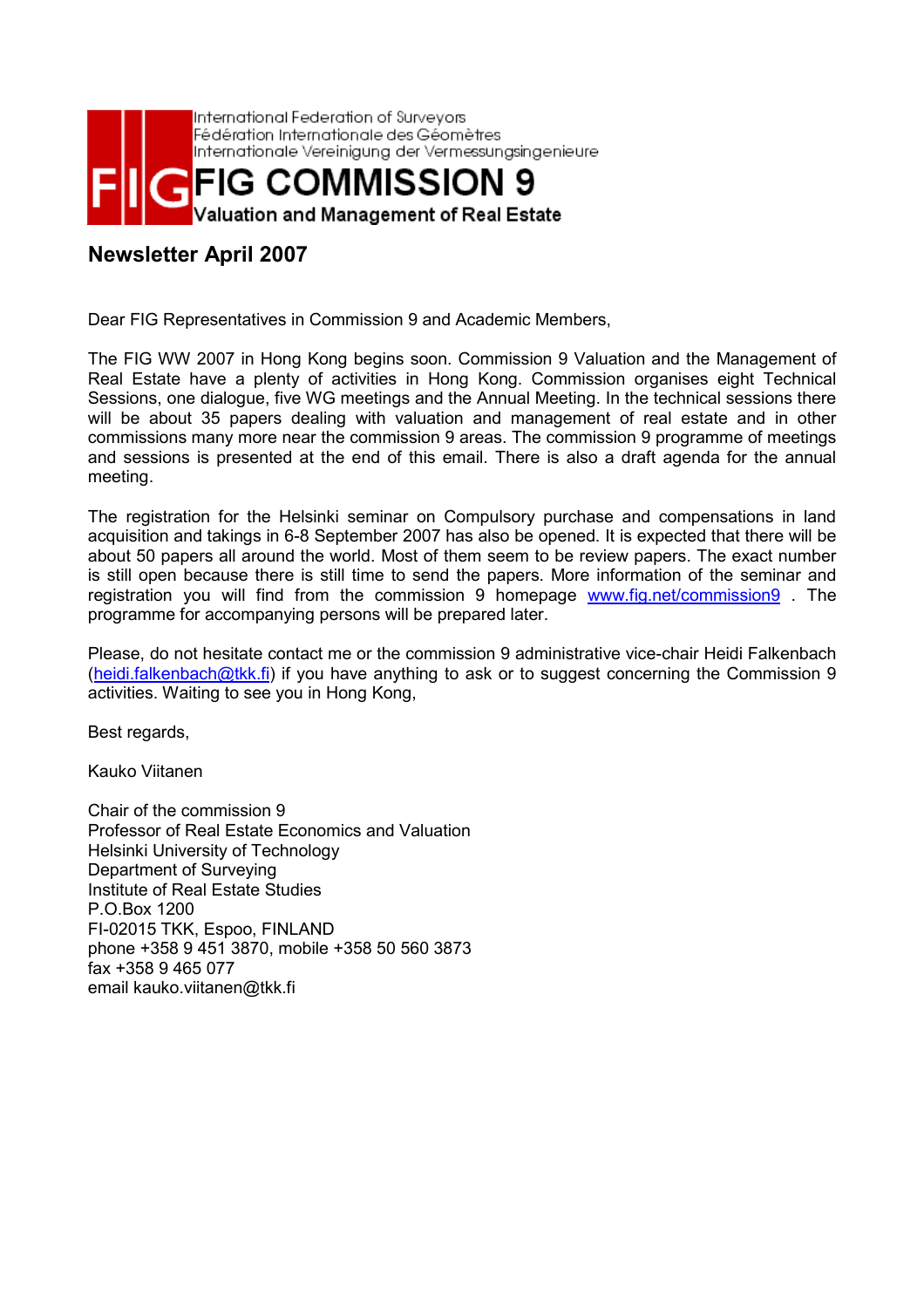# Commission 9 Meetings in Hong Kong

#### Sunday, 13 May 2007 16:00-17:00 **Jasmine Commission Annual Meetings** • Jasmine: Commission 9

#### Tuesday 15 May 2007 8:00-9:00 Lotus **Commission Working Group Meetings: Commission 9 WG 9.2 – Improving Slum Conditions through Innovative Financing** Commission: 9 Chair: Mr. **Bengt Kjellson**, Chair of WG 9.2, Sweden

| Wednesday   | <b>Commission Meetings: Commission 9 WG 9.1 - Compulsory Purchase</b>    |
|-------------|--------------------------------------------------------------------------|
| 16 May      | and Compensations in Land Acquisition and Takings and WG 9.3 -           |
| 2007 14:00- | Diagnostic Tools and Prescriptive Practices for the Valuation Profession |
| 15:30       | Commission: 9                                                            |
| Lotus       | Chair: Prof Kauko Viitanen, Chair of WG 9.1, Finland and Mr. Steven L.   |
|             | <b>Nystrom, Chair of WG 9.3, USA</b>                                     |

| Wednesdav   | <b>Commission Meetings: Commission 9 WG 9.4 - Review of Valuation</b>     |
|-------------|---------------------------------------------------------------------------|
| 16 May      | Methods and Standards Worldwide and WG 9.5 - GIS as a Tool in Real        |
| 2007 16:00- | <b>Estate Market Analysis and Valuation</b>                               |
| 17:00       | Commission: 9                                                             |
| Lotus       | Chair: Mr. David Smejkal, Chair of WG 9.4, Czech Republic and Mr. Henning |
|             | <b>Elmstrom, Chair of WG 9.5, Denmark</b>                                 |

## **Annual Meeting**

- Opening
- Activities after Munich 2006 on the Commission level
- WG Reports
	- o Short overview of activities and plans (5 min/WG)
- Coming seminars etc.
	- o Helsinki Seminar on Compulsory Purchase and Compensation
	- o Columbia, Bogota October 2007
	- o Costa Rica, November 2007
	- o Stockholm, June 2008
	- o Workshop in China, 2008
- Co-operation with other organisations
- Activities in Hong Kong
	- o WG Meetings
		- Chaired by the WG Chair
		- In joint meetings 45 min for each WG, the smaller number will start
	- o Technical Sessions
	- o Com 9 WG Chairs' meeting
- Discussion of the common matters
- Closing the meeting